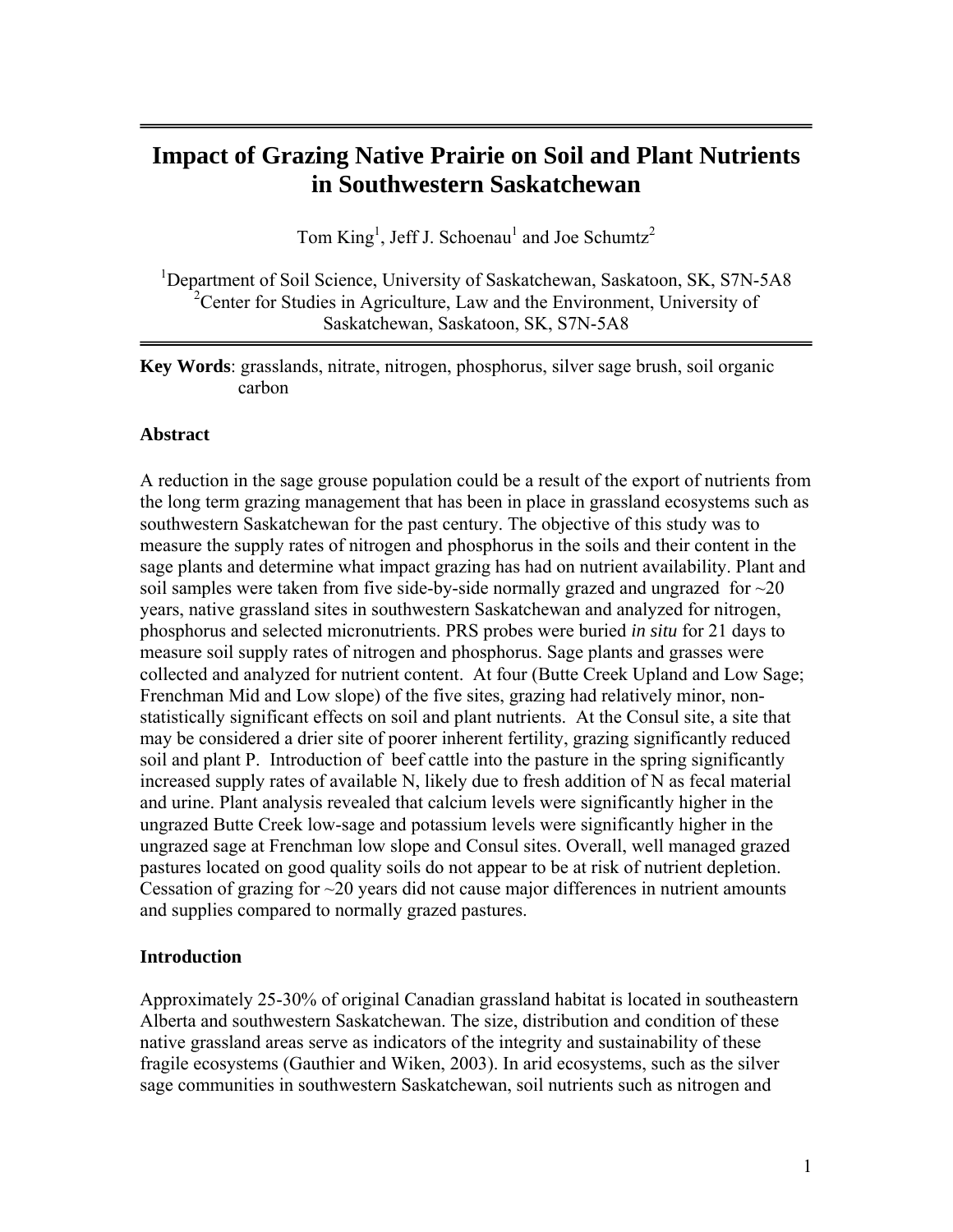phosphorus could limit plant productivity due to a reduction in nutrient cycling as a result of reduction in weathering, naturally low soil organic matter or dry soil conditions.

A ranching industry that includes grazing as part of the management of grassland areas has existed for well over 100 years, however, the reduction in size and distribution of sage plant communities could be a result of nutrient export from sites due to nutrients assimilated by cattle. The sage-grouse are permanent residents in the grasslands region and depend on the sage plant for food supply and dense nesting cover. Plant and soil analysis of selected sites will provide information on the effects of grazing on silver sage plant nutrition.

Specifically, the objective of this study was 1) to determine supply rates of available nitrogen (N) and phosphorus (P), in sage grouse habitat and to determine what impact, if any grazing has had on available nutrient supply rates and total amount of nutrient in soil and 2) to document the impact of grazing on total nutrient concentrations in plant populations at five grassland sites in southwestern Saskatchewan.

# **Materials and Methods**

The study was conducted in locations of the dry mixed prairie of southwestern Saskatchewan that are currently occupied or have been recently vacated by sage-grouse. Five side by side cattle grazed and ungrazed sites that have not been grazed for at least 20 years were selected for the purposes of this study. Butte Creek Upland site is a Brown Chernozem clay loam to sandy loam surface soil texture. Butte Creek sage (low slope) site is a Brown Chernozemic mixture of loamy glacial till. The Frenchman site low slope and midslope is Hillwash clay loam to heavy clay surface soil texture. The Consul-US Border site is a Brown Chernozemic clay loam to loam surface texture , with solonetzic areas.

In May of 2005, plant and soil samples were collected from the grazed and ungrazed grass (Butte Creek Upland only) and sage plants located adjacent (across a fence line) to each other at each site. Three subsample locations of approximately 10m X 10m were located for subsampling at random within each management system and within 4-5 m of one another. Soil samples taken from the 0-15 cm depth were obtained from each of the subsample locations from both the grazed and ungrazed treatments. Grass samples at the Butte Creek Upland site (no sage brush present at this site) were obtained by clipping a 0.25m<sup>2</sup> sample next to the soil core locations. Sage brush plant samples were taken at the other four sites. Ion exchange membranes (Plant Root Simulator<sup>TM</sup>) (PRS probes) were inserted into the soil at each of the subsampling locations at the time of soil and plant sampling and were left *in situ* for 21 days until retrieval for laboratory analysis.

In the laboratory, soil samples were air dried and ground to 2mm size. Subsamples from each soil sample were mixed and ball ground so that it could pass a 100-mesh sieve for organic carbon (C) analysis (Wang and Anderson, 1998). Electrical conductivity and soil pH were determined using the 1:2 soil-water method. Wet chemistry analysis for soil total nitrogen and total phosphorus were determined using a soil digestion procedure.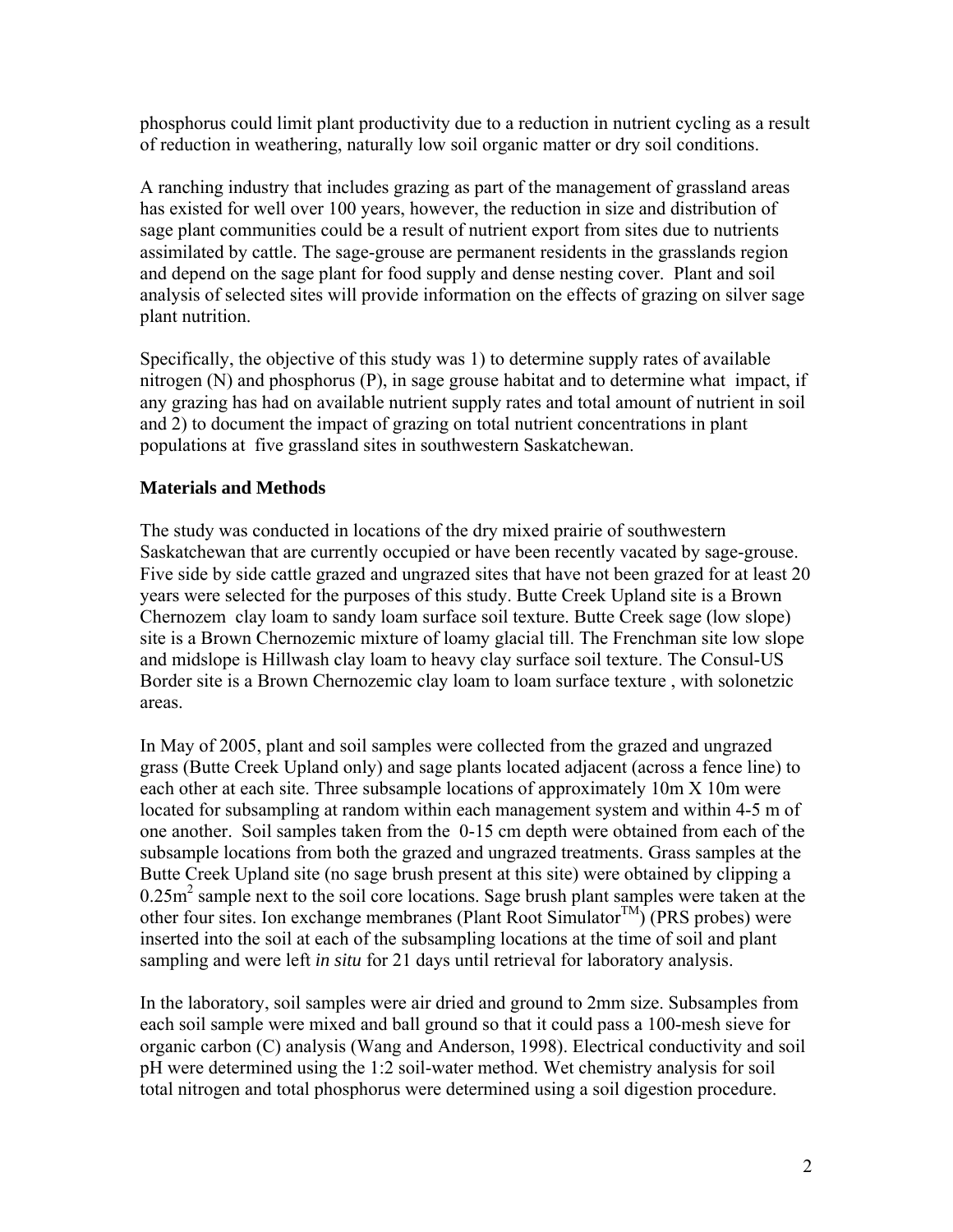Extractable concentrations of soil phosphorus were determined using the modified Kelowna procedure as described in Qian et al. (1994). Extractable soil ammonium  $(NH_4^+)$ and nitrate  $(NO<sub>3</sub>)$  concentrations were determined by extractions with 2M KCl as described in Maynard and Kaltra (1993). Selected soil samples from each of the 5 grassland sites were sent to Western Ag Labs in Saskatoon, SK for total plant micronutrient analysis using Inductively Coupled Plasma (ICP).

# **Results and Discussion pH, E.C., and SOC**

Results from the soil pH and electrical conductivity analysis show that the pH falls in a fairly narrow range near neutrality from 6.3-6.8 at each of the five Saskatchewan grassland sites (Table 1). There were no statistically significant differences in pH between the grazed and ungrazed positions at any of the five sites. The electrical conductivity (E.C.) analysis reveal that there are no salinity problems at any of the five sites (Table 1) as  $E.C$  is well below  $1 \text{mS cm}^{-1}$ . There were no significant differences in E.C. between grazed and ungrazed sites at all five locations.

|                   | Soil       |        |                 | <b>Electrical</b> |                 |                 |                 |
|-------------------|------------|--------|-----------------|-------------------|-----------------|-----------------|-----------------|
|                   | texture    | pH     |                 | conductivity      |                 | Organic carbon  |                 |
|                   |            |        |                 | $---(mS cm-1)---$ |                 | $-(\%)$ ------- |                 |
|                   |            | Grazed | <b>Ungrazed</b> | Grazed            | <b>Ungrazed</b> | Grazed          | <b>Ungrazed</b> |
| <b>Butte</b>      |            |        |                 |                   |                 |                 |                 |
| <b>Creek</b>      | Clayloam-  |        |                 |                   |                 |                 |                 |
| <b>Upland</b>     | Sandyloam  | 6.6    | 7.1             | 0.22              | 0.34            | 2.01            | 2.06            |
| <b>Butte</b>      |            |        |                 |                   |                 |                 |                 |
| <b>Creek Low-</b> | Sandy-     |        |                 |                   |                 |                 |                 |
| Sage              | loam       | 6.6    | 6.7             | 0.19              | 0.20            | 2.95            | 2.64            |
| <b>Frenchman</b>  | Clayloam-  |        |                 |                   |                 |                 |                 |
| <b>Midslope</b>   | Heavy clay | 6.5    | 6.2             | 0.15              | 0.12            | 3.73            | 2.64            |
| <b>Frenchman</b>  | Clayloam-  |        |                 |                   |                 |                 |                 |
| Lowslope          | Heavy clay | 6.9    | 6.6             | 0.26              | 0.19            | 2.64            | 3.11            |
| Consul -          | Clayloam - |        |                 |                   |                 |                 |                 |
| <b>US Border</b>  | Loam       | 6.6    | 7.1             | 0.12              | 0.28            | 1.59            | 1.86            |

**Table 1.** General soil characteristics of five grassland Saskatchewan grazed and ungrazed sites.

Soil organic carbon (SOC) values at Consul were found to be the lowest of any of the five Grassland sites (Table 1). Soil organic carbon concentration (0-15 cm) was found to be 1.59 % organic carbon (OC) in the grazed and 1.86 % C in the ungrazed treatments at this location (Table 1). In contrast the SOC at the Frenchman midslope was found to be 3.73% OC and 2.64% OC for the grazed and ungrazed, respectively, treatments of the sites (Table 1). Frenchman lowslope had 2.63% SOC for the grazed and 3.10% for the ungrazed treatment SOC (Table 1).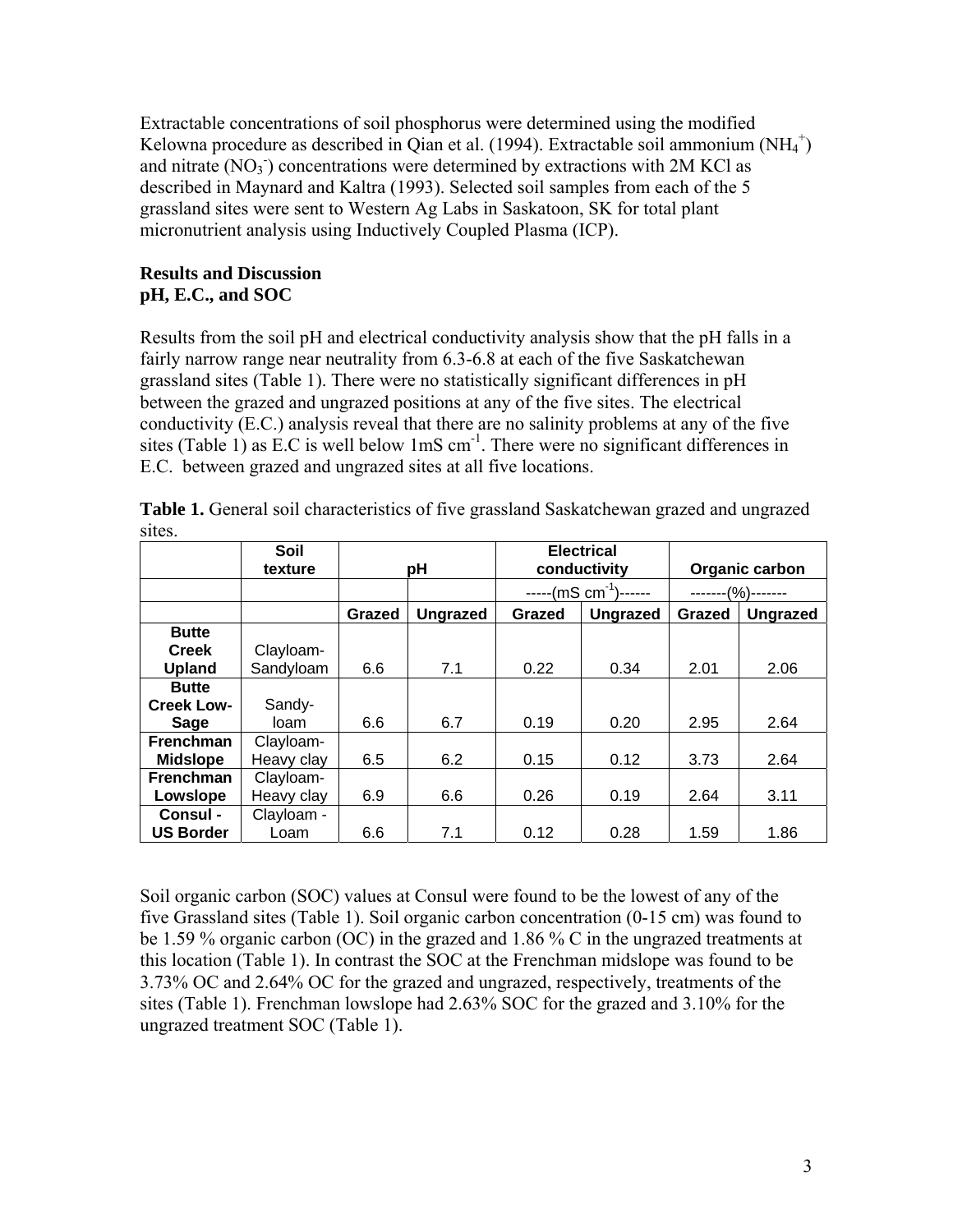A possible reason for the significantly higher ( $p \le 0.10$ ) SOC value for Frenchman midslope grazed treatment could be that under a grazing management system, the grazing affected competition for soil moisture and nutrients with the sage brush plant, affecting the biomass and root additions of organic carbon to the soil. Soil organic carbon concentrations for the Butte Creek Upland site and Butte Creek low-sage site showed no significant differences ( $p \le 0.10$ ) between the grazed and ungrazed treatments (Table 1). Low slope or depressional areas can accumulate more moisture, thus allowing for an increase in biomass production and SOC and soil nutrients can accumulate due to deposition from erosion (Gregorich et al., 1995). Mensah et al. (2003) reported that native grassland species have a longer growing season and deeper rooting depth than annual crops, thus more plant residues are returned to the soil. Greater inputs of SOC at the Butte Creek low-sage location could also be due to the fact that it has both grass and sage brush plant biomass growing, as opposed to only grass growing on the Butte Creek Upland location.

#### **Soil and plant nitrogen**

The PRS probe data reveal that only at the Consul-US border site are the supply rates for  $NH_4^+$  and  $NO_3^-$  both significantly affected by the grazing treatment. The Consul grazed treatment NO<sub>3</sub> and NH<sub>4</sub><sup>+</sup>supply rates were 1.74 and 1.77  $\mu$ g N cm<sup>-2</sup>, respectively (Figure 1) while there were very low supplies of  $NO<sub>3</sub>$  or  $NH<sub>4</sub>$ <sup>+</sup> in the ungrazed treatments at the Consul site. This could be explained by the presence of bulls in the pasture during the measurement period. Urine and fecal deposition from beef cattle can cause significant increases in  $\overline{NO_3}$  and  $\overline{NH_4}^+$  in grassland soils (Stillwell and Woodmansee, 1981).

The PRS probe data show that the Frenchman lowslope and Butte Creek sage locations had higher supply rates of NH<sub>4</sub><sup>+</sup> in the ungrazed versus grazed treatments(Figure 1). Frenchman low and midslope PRS probe supply rates reveal that where  $NO<sub>3</sub>$  supply rates



**Figure 1.** PRS Probe nitrate and ammonium supply rates for five grassland Saskatchewan sites.

are lower, NH<sub>4</sub><sup>+</sup> supply rates are higher and where NO<sub>3</sub> supply rates are higher, NH<sub>4</sub><sup>+</sup> supply rates are lower. For example, in the Frenchman low and midslope grazed position, NO<sub>3</sub> supply rates are 1.78 and 0.72  $\mu$ g N cm<sup>-2</sup>, respectively, while the NH<sub>4</sub><sup>+</sup>supply rates for the same sites and positions are 0.27 and 1.20  $\mu$ g N cm<sup>-2</sup> for the Frenchman low and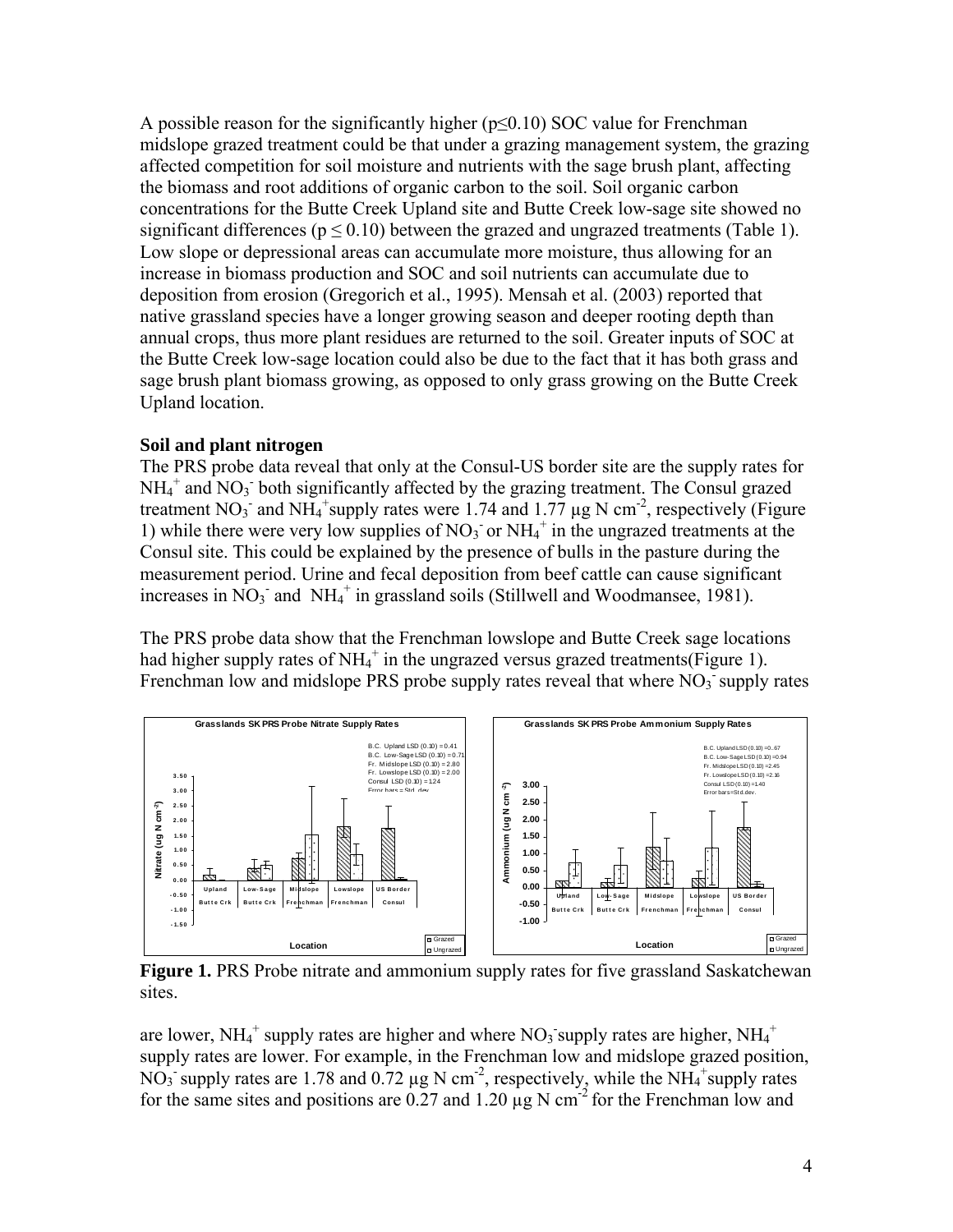midslope grazed positions (Figure 1). This similar trend occurs at the Butte creek Upland and low-sage sites. Where there is a greater supply rate of  $NH<sub>4</sub>$ <sup>+</sup>, there may have been more conversion of organic N to  $NH_4^+$  and/or less nitrification of  $NH_4^+$  to  $NO_3^-$ . Greater  $NO<sub>3</sub>$  associated with reduced  $NH<sub>4</sub>$ <sup>+</sup> suggests greater nitrification rates.

Soil  $NH_4^+$  and  $NO_3^-$  were found to be the lowest of all the five sites at Consul, followed by the Butte Creek Upland site (Figure 2). These samples were taken at the start of the PRS probe burial period before the bulls were allowed into the pasture at the Consul site. The total plant N concentration was quite high for Consul plants (Figure 3), while soil available  $\text{NO}_3$  and  $\text{NH}_4$ <sup>+</sup> was low (Figure 2).



**Figure 2.** Soil extractable nitrate and soil extractable ammonium at five grassland Saskatchewan grazed and ungrazed sites.

This could be a reflection of less plant growth and less growth dilution at this site due to the dry conditions up to the time of sampling.

The total soil N, which includes organic N in humus plus  $NO_3$  and  $NH_4^+$ , was found to be higher in the Butte Creek sage site, and both Frenchman low and midslope sites (Figure 3). There were no significant differences in soil total N between the grazed and ungrazed positions at these three sites.

The soil extractable  $NO_3^-$  and  $NH_4^+$  was found to be higher for these three locations, and again there were no significant differences in soil extractable  $NO<sub>3</sub>$  between the grazed and ungrazed treatments at these three locations. The lowest total plant N concentration was found in both the grazed and ungrazed treatments (7892 and 8405  $\mu$ g N g<sup>-1</sup>, respectively) in the Butte Creek Upland site (Figure 3). The plant material samples at Butte Creek Upland site was grass, while sage was sampled at all the other sites, so the lower % N may reflect the effect of species. The Consul site had the lowest overall soil total N (1353  $\mu$ g N g<sup>-1</sup>, grazed) or (1554  $\mu$ g N g<sup>-1</sup>, ungrazed) treatment (Figure 3).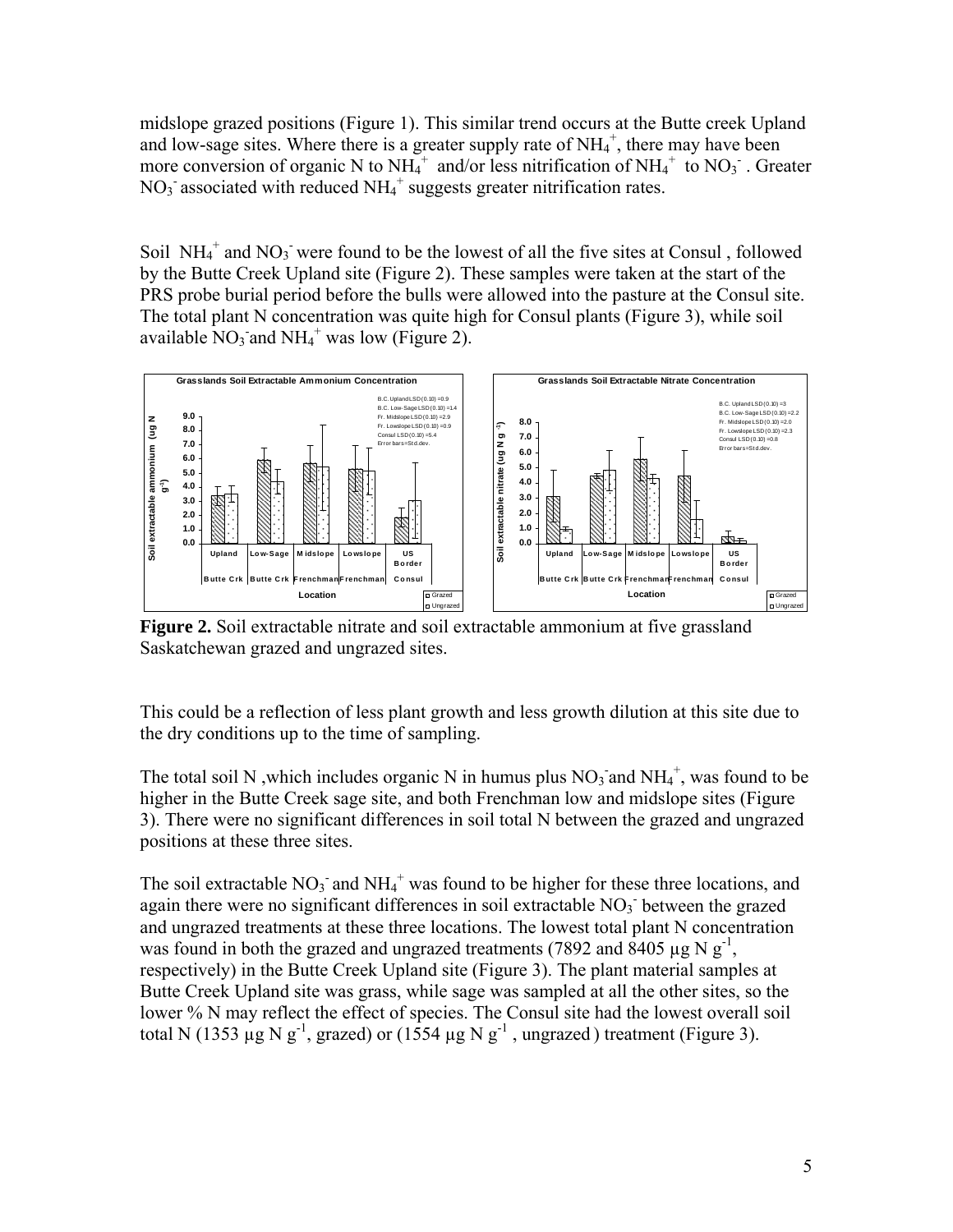

**Figure 3.** Soil total nitrogen and plant total nitrogen at five grasslands Saskatchewan grazed and ungrazed sites.

At the Frenchman locations, plant total N concentration was not significantly different between the grazed and ungrazed treatments for either slope position. The Consul site plant total N was not significantly different for the grazed (22372  $\mu$ g N g<sup>-1</sup>) and the ungrazed treatment (24264  $\mu$ g N g<sup>-1</sup>) (Figure 3). This is consistent with soil available nitrate at the Consul site which was very low in the grazed  $(0.4 \mu g N g<sup>-1</sup>)$  and ungrazed  $(0.2 \mu g N g^{-1})$  treatments (Figure 3).

# **Soil and plant phosphorus**

Soil extractable P was found to be the lowest at Butte Creek Upland site and is consistent with the lowest total soil P found at any of the five Grassland sites. Soil extractable P was only 10 and 9.0  $\mu$ g P g<sup>-1</sup> for the grazed and ungrazed treatments at Butte Creek Upland, and is consistent with low PRS probe supply rates of P for the grazed  $(0.18 \mu g P cm<sup>-2</sup>)$ and ungrazed  $(0.12 \text{ µg} \cdot P \text{ cm}^{-2})$  treatments at this site (Figure 4).



**Figure 4.** PRS probe supply rate of phosphorus and soil extractable phosphorus at five grassland Sasakatchewan grazed and ungrazed sites.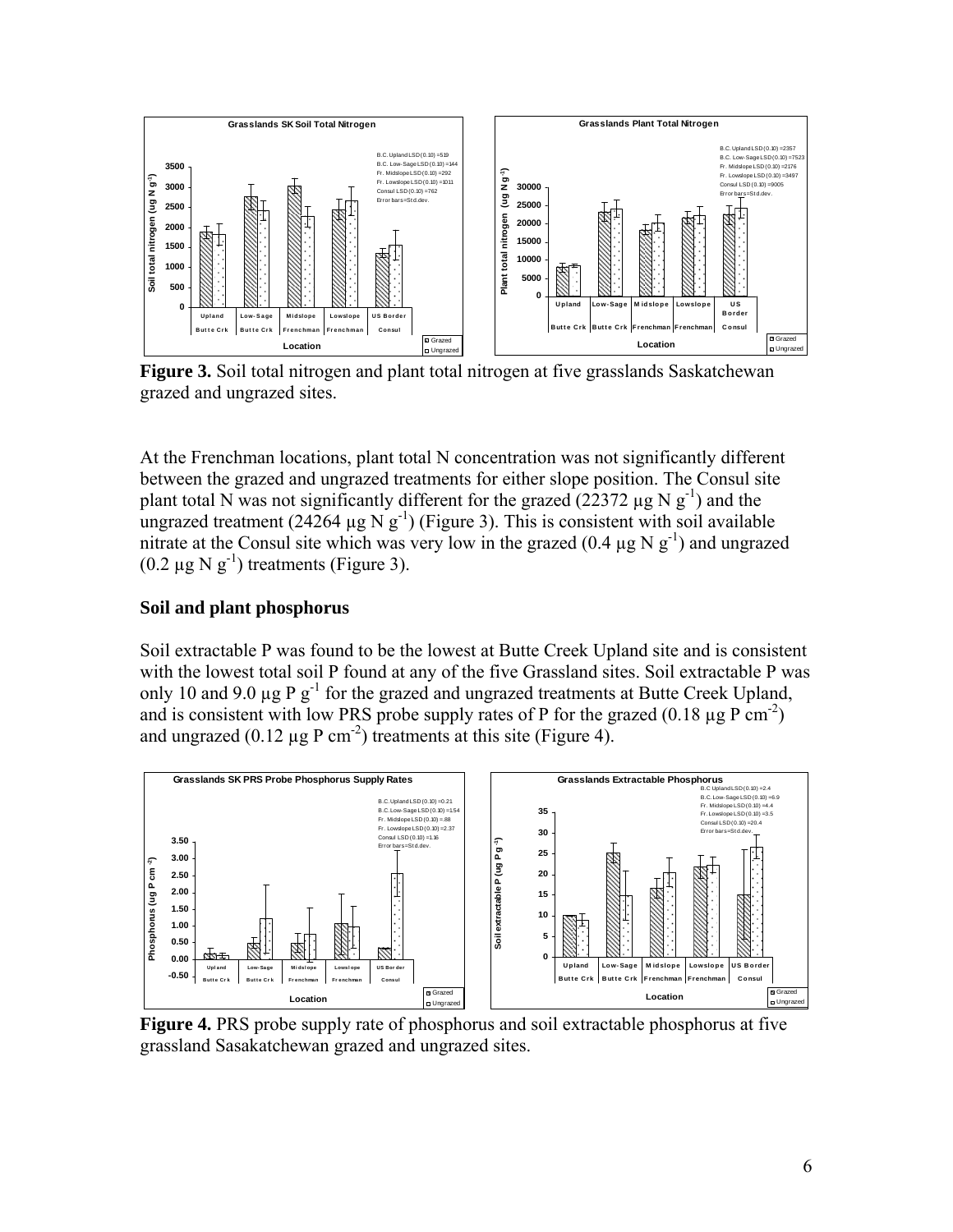

This corresponds to the lower soil total P measured at this site (Figure 5).

**Figure 5.** Soil total phosphorus and plant total phosphorus concentration at five grassland Sasakatchewan grazed and ungrazed sites.

The lower sage position at Butte Creek, however, has greater supply rates of available P and soil available P concentrations for both the grazed and ungrazed treatments (Figure 4).

There was no significant differences (p≤0.10) in plant total P between the grazed and ungrazed treatments for either of the two Butte Creek sites and the Frenchman low and midslope position sites (Figure 5). The total plant P in the ungrazed treatment at Consul was found to be 3197  $\mu g \vec{P} g^{-1}$ , which was significantly higher than the 2442  $\mu g \vec{P} g^{-1}$  in the grazed treatment (Figure 5). This is consistent with the higher PRS P supply rate, higher total soil P and higher extractable P for the ungrazed position versus the grazed position at Consul (Figure 4).

The higher P fertility level in the ungrazed position at Consul could be due to the effect of grazing by cattle, in removing plant matter and P from the field site. Lower overall plant P concentration, soil total P, PRS probe P and extractable P at both the grazed and ungrazed treatments at the Butte Creek Upland site could be due to the upper slope position being inherently lower in phosphorus compared to the Butte Creek low slope site.

There was no significant difference ( $p \le 0.10$ ) in total soil P between the grazed and ungrazed plots at the five grassland sites (Figure 5). Total soil P was highest in Butte Creek Sage, for the grazed and ungrazed plots (696 and 700  $\mu$ g P g<sup>-1</sup>, respectively) (Figure 5). The Consul site grazed and ungrazed plots (378 and 463  $\mu$ g P g<sup>-1</sup>, respectively) had the lowest total soil P compared to the other four grassland sites (Figure 5). Total soil P was higher in the ungrazed treatment (463  $\mu$ g P g<sup>-1</sup>) at Consul and this is consistent with a significantly higher PRS probe supply rate of P (2.55  $\mu$ g P cm<sup>-2</sup>), versus the grazed treatment supply rate of P, and a higher plant P concentration (3197  $\mu$ g P g<sup>-1</sup>) (Figure 5). This would be consistent, given the sandy soil texture and less P in the parent material. The 560 -700  $\mu$ g total P g<sup>-1</sup> found at both Butte Creek sites and both Frenchman positions is typical of Saskatchewan Chernozemic soils (Schoenau et al., 1989).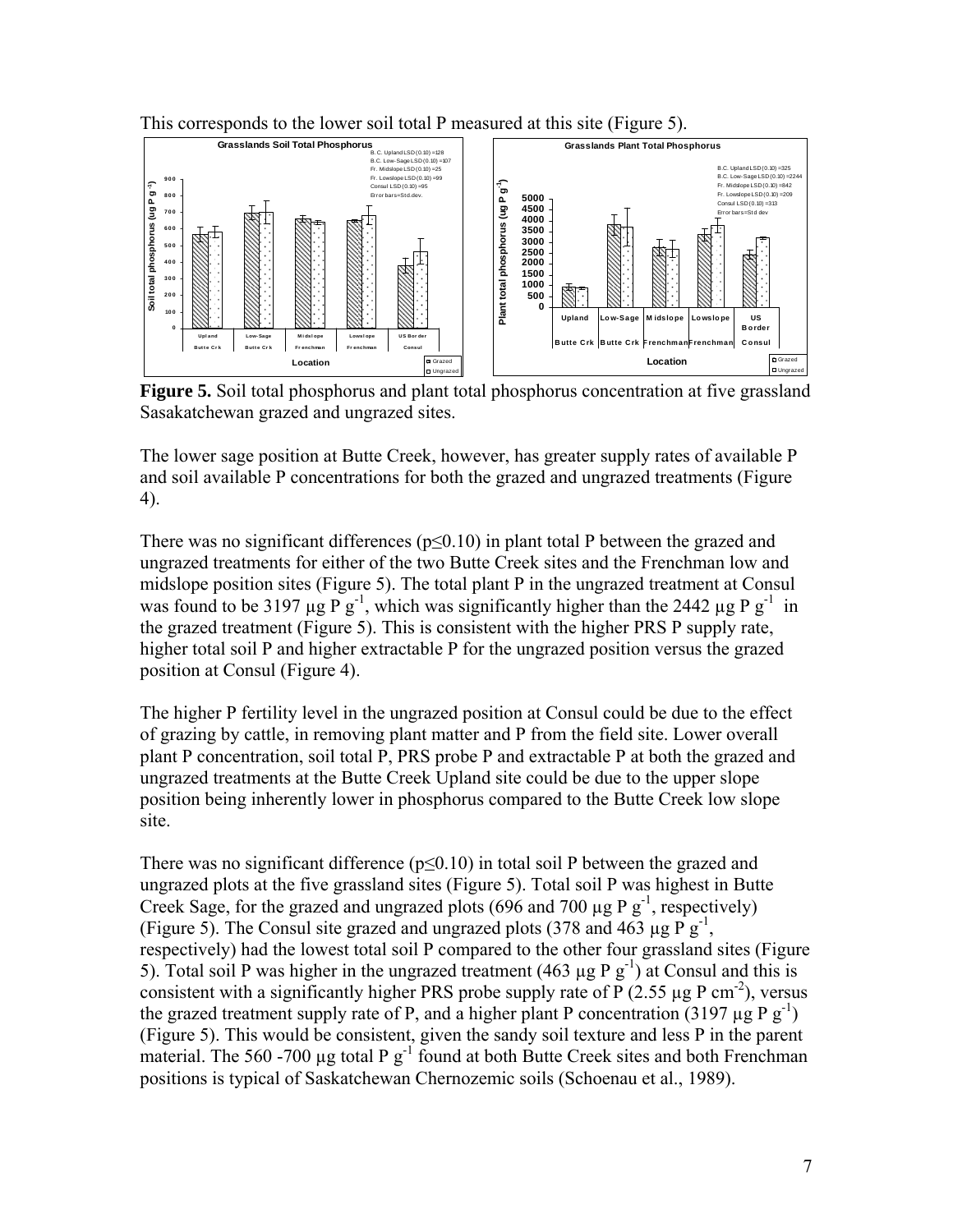The lower soil total P and correspondingly lower supply rate of P and available P could be related to the lower amount of P found in the parent material. When these sites were brought under cultivation, there could have been a net export of P in the plant material removed by grazing animals, resulting in a net export of phosphorus. Dry environmental conditions and overgrazing could have combined to produce conditions susceptible to wind and water erosion from uplands, thus leading to a movement of soil from higher slope to lower slope positions, which could also explain the higher soil total P, supply rate and available phosphorus in the lower slope positions at Butte Creek and Frenchman.

## **Potassium, Calcium, Magnesium and Micronutrients**

Plant analysis from Butte Creek Low-sage, Frenchman Low-slope and Consul sites revealed few significant differences ( $p \le 0.10$ ) in plant levels of calcium, potassium, manganese, copper, (Table 2). Calcium levels in the ungrazed treatment (6474  $\mu$ g g<sup>-1</sup>) at Butte Creek low-sage site were significantly higher than the grazed treatment (5626 µg)  $(g^{-1})$  (Table 2).

| <b>Site</b>         | <b>Treatment</b> | K                 | Ca        | Mg        | Mn        | Cu        |  |  |  |
|---------------------|------------------|-------------------|-----------|-----------|-----------|-----------|--|--|--|
|                     |                  | $(\mu g\ g^{-1})$ |           |           |           |           |  |  |  |
| <b>Butte Creek-</b> | <b>Grazed</b>    | 25805             | 5626      | 2047      | 59.8      | 10.5      |  |  |  |
| <b>Low Sage</b>     | <b>Ungrazed</b>  | 25827             | 6474      | 2186      | 66.6      | 13.4      |  |  |  |
| $LSD(0.10)*$        |                  | <b>NS</b>         | 527       | <b>NS</b> | <b>NS</b> | <b>NS</b> |  |  |  |
| Frenchman-          | <b>Grazed</b>    | 17674             | 6826      | 2636      | 43.0      | 8.5       |  |  |  |
| Low slope           | <b>Ungrazed</b>  | 26776             | 5795      | 1862      | 62.3      | 10.6      |  |  |  |
| LSD(0.10)           |                  | 4064              | <b>NS</b> | <b>NS</b> | <b>NS</b> | <b>NS</b> |  |  |  |
| <b>Consul-US</b>    | <b>Grazed</b>    | 23373             | 6742      | 2405      | 77.5      | 9.6       |  |  |  |
| <b>Border</b>       | <b>Ungrazed</b>  | 28069             | 6408      | 1971      | 68.1      | 11.3      |  |  |  |
| LSD(0.10)           |                  | 4468              | <b>NS</b> | <b>NS</b> | <b>NS</b> | <b>NS</b> |  |  |  |

**Table 2.** Plant K, Ca, Mg, Mn and Cu at three southwestern Saskatchewan grassland sites.

Calcium levels were not significantly different between treatments at the Frenchman low slope and Consul-US border sites. Plant potassium levels were significantly higher in the ungrazed treatment at the Frenchman low slope and the Consul sites. Plant analysis

revealed that potassium levels were  $26776$  and  $28069 \mu g g^{-1}$  for the Frenchman low slope and Consul ungrazed treatments, respectively versus  $17674$  and  $23373 \mu$ g g<sup>-1</sup> for the Frenchman low slope and Consul grazed treatments, respectively (Table 2).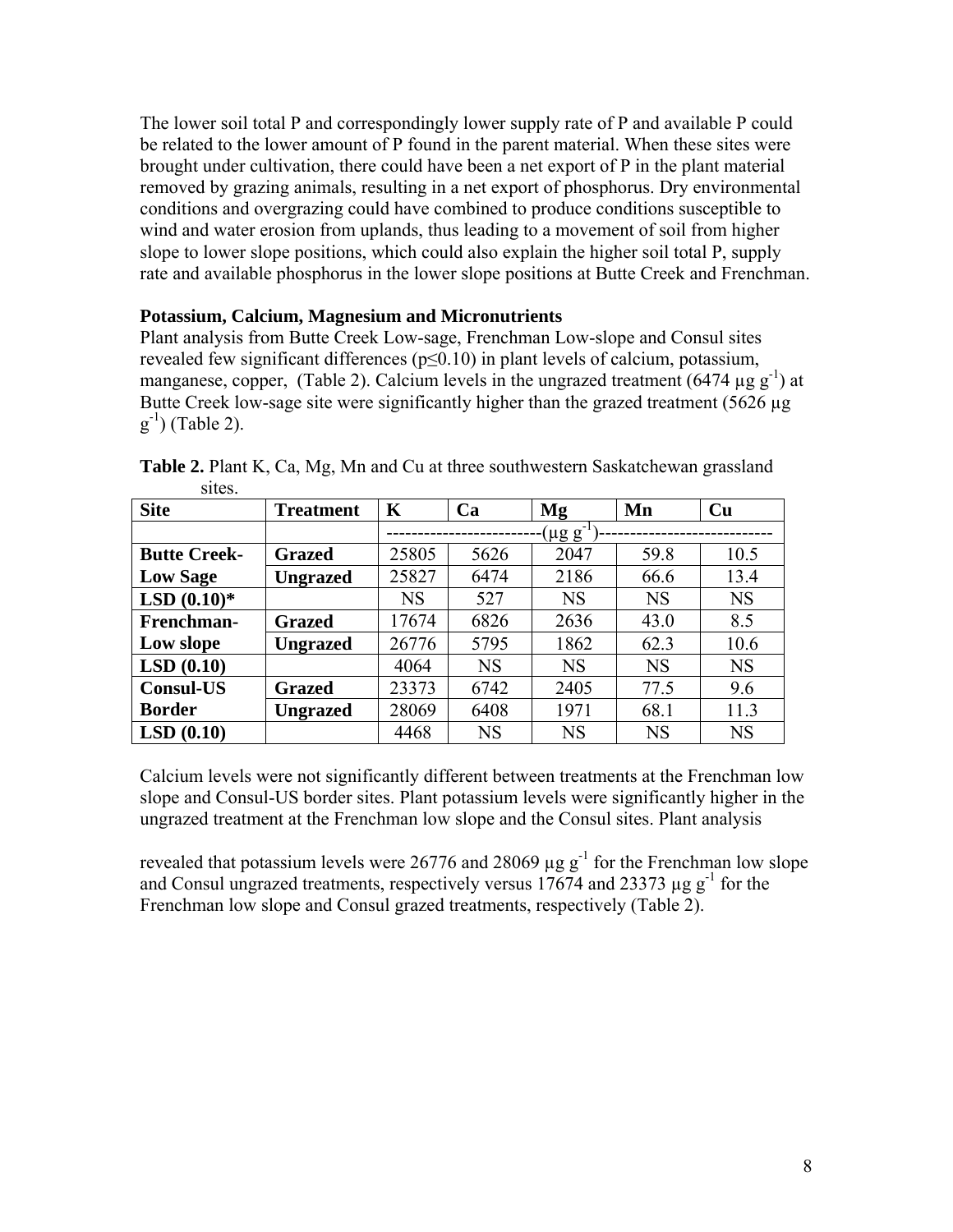## **Summary and Conclusions**

Except for a significant difference in soil total N between the grazed and ungrazed treatments where the grazed total soil N was higher than the ungrazed N at Frenchman midslope, there was little difference in soil and plant total N concentrations. The effects of grazing in recycling N into available forms via urine and fecal deposition is shown in the observed enhanced N supply rates in the grazed treatment at Consul after introduction of bulls to the pasture. Only a small amount of the total N fed to beef cattle (about 10%) is retained in the animal (Bierman et al., 1999) so export of N under a grazing system is significantly less than when hay is harvested and removed.

For P, grazing appears to have resulted in a significant effect only at the Consul site, with reduced supply rates and concentrations of P in soil and plants associated with a grazing management system. This may reflect more P export off site perhaps related to unknown differences in stocking rate history compared to other sites. Overall, P appears to be more affected in the long-term than N. For other elements measured in soil and plants including K, Ca, Mg and microelements, the grazing treatment appeared to have relatively little impact in these southern Saskatchewan grassland sites. Overall, well managed grazed pastures located on good quality soils do not appear to be at great risk of nutrient depletion. Cessation of grazing for ~20 years did not cause major differences in nutrient amounts and supplies compared to normally grazed pastures.